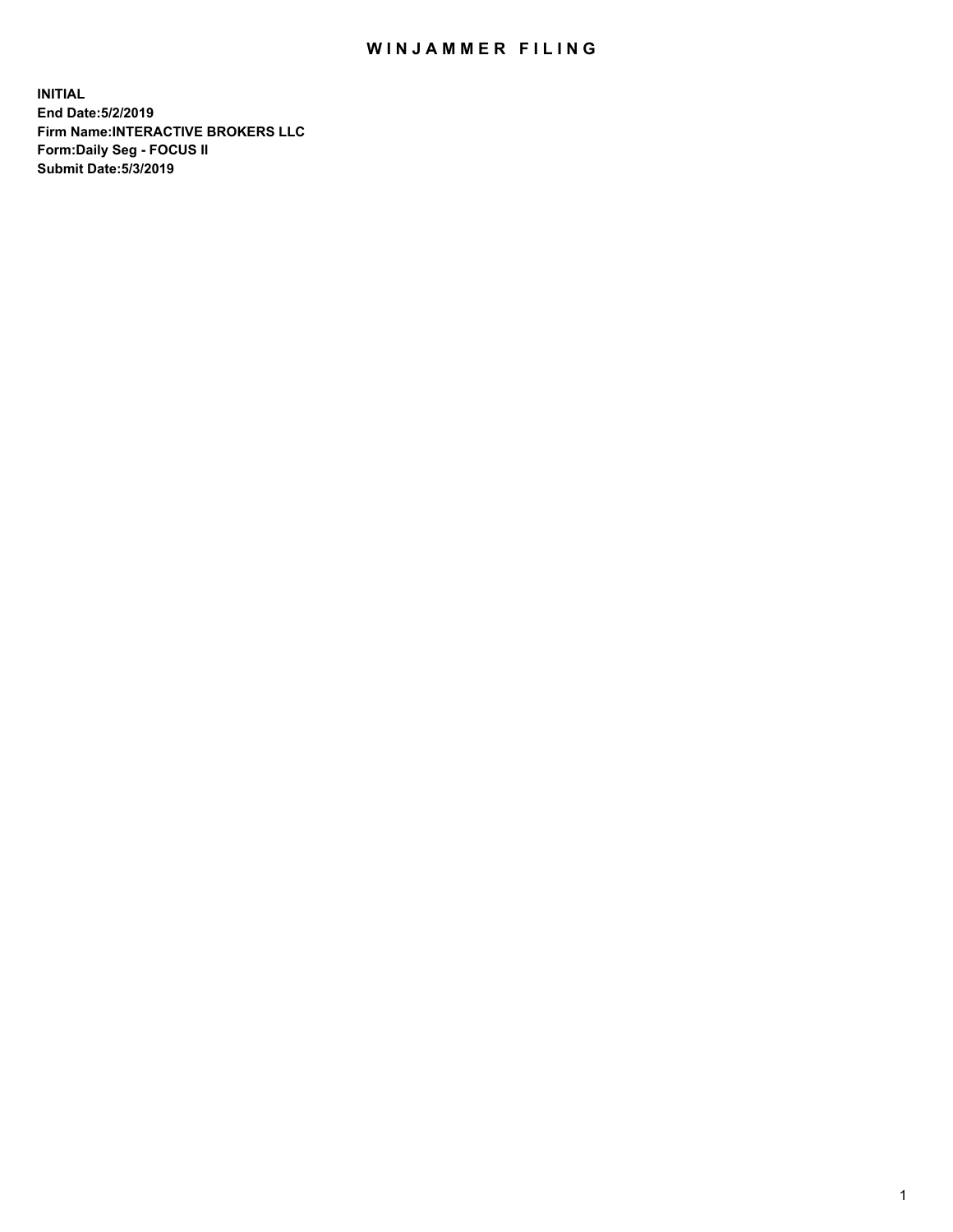**INITIAL End Date:5/2/2019 Firm Name:INTERACTIVE BROKERS LLC Form:Daily Seg - FOCUS II Submit Date:5/3/2019 Daily Segregation - Cover Page**

| Name of Company                                                                                                                                                                                                                                                                                                                | <b>INTERACTIVE BROKERS LLC</b>                                                      |
|--------------------------------------------------------------------------------------------------------------------------------------------------------------------------------------------------------------------------------------------------------------------------------------------------------------------------------|-------------------------------------------------------------------------------------|
| <b>Contact Name</b>                                                                                                                                                                                                                                                                                                            | James Menicucci                                                                     |
| <b>Contact Phone Number</b>                                                                                                                                                                                                                                                                                                    | 203-618-8085                                                                        |
| <b>Contact Email Address</b>                                                                                                                                                                                                                                                                                                   | jmenicucci@interactivebrokers.c<br>om                                               |
| FCM's Customer Segregated Funds Residual Interest Target (choose one):<br>a. Minimum dollar amount: ; or<br>b. Minimum percentage of customer segregated funds required:% ; or<br>c. Dollar amount range between: and; or<br>d. Percentage range of customer segregated funds required between:% and%.                         | $\overline{\mathbf{0}}$<br>$\overline{\mathbf{0}}$<br>155,000,000 245,000,000<br>00 |
| FCM's Customer Secured Amount Funds Residual Interest Target (choose one):<br>a. Minimum dollar amount: ; or<br>b. Minimum percentage of customer secured funds required:% ; or<br>c. Dollar amount range between: and; or<br>d. Percentage range of customer secured funds required between:% and%.                           | $\overline{\mathbf{0}}$<br>$\pmb{0}$<br>80,000,000 120,000,000<br>00                |
| FCM's Cleared Swaps Customer Collateral Residual Interest Target (choose one):<br>a. Minimum dollar amount: ; or<br>b. Minimum percentage of cleared swaps customer collateral required:% ; or<br>c. Dollar amount range between: and; or<br>d. Percentage range of cleared swaps customer collateral required between:% and%. | $\overline{\mathbf{0}}$<br>$\underline{\mathbf{0}}$<br>0 <sub>0</sub><br>00         |

Attach supporting documents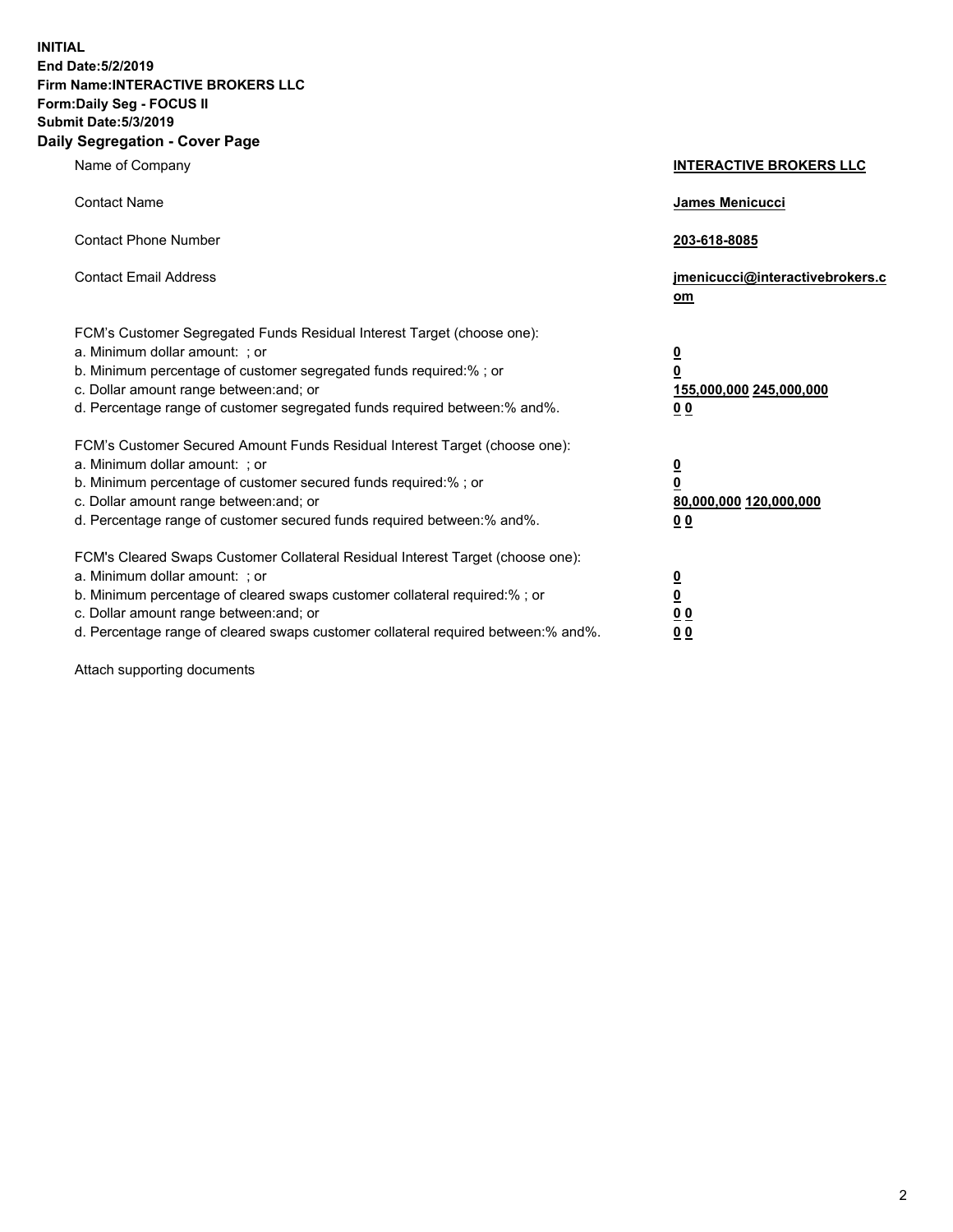## **INITIAL End Date:5/2/2019 Firm Name:INTERACTIVE BROKERS LLC Form:Daily Seg - FOCUS II Submit Date:5/3/2019 Daily Segregation - Secured Amounts**

|     | 2011, Ocgi ogation - Oceaned Anioanita                                                            |                                 |
|-----|---------------------------------------------------------------------------------------------------|---------------------------------|
|     | Foreign Futures and Foreign Options Secured Amounts                                               |                                 |
|     | Amount required to be set aside pursuant to law, rule or regulation of a foreign                  | $0$ [7305]                      |
|     | government or a rule of a self-regulatory organization authorized thereunder                      |                                 |
| 1.  | Net ledger balance - Foreign Futures and Foreign Option Trading - All Customers                   |                                 |
|     | A. Cash                                                                                           | 431,428,766 [7315]              |
|     | B. Securities (at market)                                                                         | $0$ [7317]                      |
| 2.  | Net unrealized profit (loss) in open futures contracts traded on a foreign board of trade         | 11,603,141 [7325]               |
| 3.  | Exchange traded options                                                                           |                                 |
|     | a. Market value of open option contracts purchased on a foreign board of trade                    | 39,730 [7335]                   |
|     | b. Market value of open contracts granted (sold) on a foreign board of trade                      | -9,667 [7337]                   |
| 4.  | Net equity (deficit) (add lines 1.2. and 3.)                                                      | 443,061,970 [7345]              |
| 5.  | Account liquidating to a deficit and account with a debit balances - gross amount                 | $6,029$ [7351]                  |
|     | Less: amount offset by customer owned securities                                                  | 0 [7352] 6,029 [7354]           |
| 6.  | Amount required to be set aside as the secured amount - Net Liquidating Equity                    | 443,067,999 [7355]              |
|     | Method (add lines 4 and 5)                                                                        |                                 |
| 7.  | Greater of amount required to be set aside pursuant to foreign jurisdiction (above) or line<br>6. | 443,067,999 [7360]              |
|     | FUNDS DEPOSITED IN SEPARATE REGULATION 30.7 ACCOUNTS                                              |                                 |
| 1.  | Cash in banks                                                                                     |                                 |
|     | A. Banks located in the United States                                                             | 74,171,492 [7500]               |
|     | B. Other banks qualified under Regulation 30.7                                                    | 0 [7520] 74,171,492 [7530]      |
| 2.  | Securities                                                                                        |                                 |
|     | A. In safekeeping with banks located in the United States                                         | 412,624,252 [7540]              |
|     | B. In safekeeping with other banks qualified under Regulation 30.7                                | 0 [7560] 412,624,252 [7570]     |
| 3.  | Equities with registered futures commission merchants                                             |                                 |
|     | A. Cash                                                                                           | $0$ [7580]                      |
|     | <b>B.</b> Securities                                                                              | $0$ [7590]                      |
|     | C. Unrealized gain (loss) on open futures contracts                                               | $0$ [7600]                      |
|     | D. Value of long option contracts                                                                 | $0$ [7610]                      |
|     | E. Value of short option contracts                                                                | 0 [7615] 0 [7620]               |
| 4.  | Amounts held by clearing organizations of foreign boards of trade                                 |                                 |
|     | A. Cash                                                                                           | $0$ [7640]                      |
|     | <b>B.</b> Securities                                                                              | $0$ [7650]                      |
|     | C. Amount due to (from) clearing organization - daily variation                                   | $0$ [7660]                      |
|     | D. Value of long option contracts                                                                 | $0$ [7670]                      |
|     | E. Value of short option contracts                                                                | 0 [7675] 0 [7680]               |
| 5.  | Amounts held by members of foreign boards of trade                                                |                                 |
|     | A. Cash                                                                                           | 76,478,870 [7700]               |
|     | <b>B.</b> Securities                                                                              | $0$ [7710]                      |
|     | C. Unrealized gain (loss) on open futures contracts                                               | 305,318 [7720]                  |
|     | D. Value of long option contracts                                                                 | 39,730 [7730]                   |
|     | E. Value of short option contracts                                                                | -9,667 [7735] 76,814,251 [7740] |
| 6.  | Amounts with other depositories designated by a foreign board of trade                            | $0$ [7760]                      |
| 7.  | Segregated funds on hand                                                                          | $0$ [7765]                      |
| 8.  | Total funds in separate section 30.7 accounts                                                     | 563,609,995 [7770]              |
| 9.  | Excess (deficiency) Set Aside for Secured Amount (subtract line 7 Secured Statement               | 120,541,996 [7380]              |
|     | Page 1 from Line 8)                                                                               |                                 |
| 10. | Management Target Amount for Excess funds in separate section 30.7 accounts                       | 80,000,000 [7780]               |
| 11. | Excess (deficiency) funds in separate 30.7 accounts over (under) Management Target                | 40,541,996 [7785]               |
|     |                                                                                                   |                                 |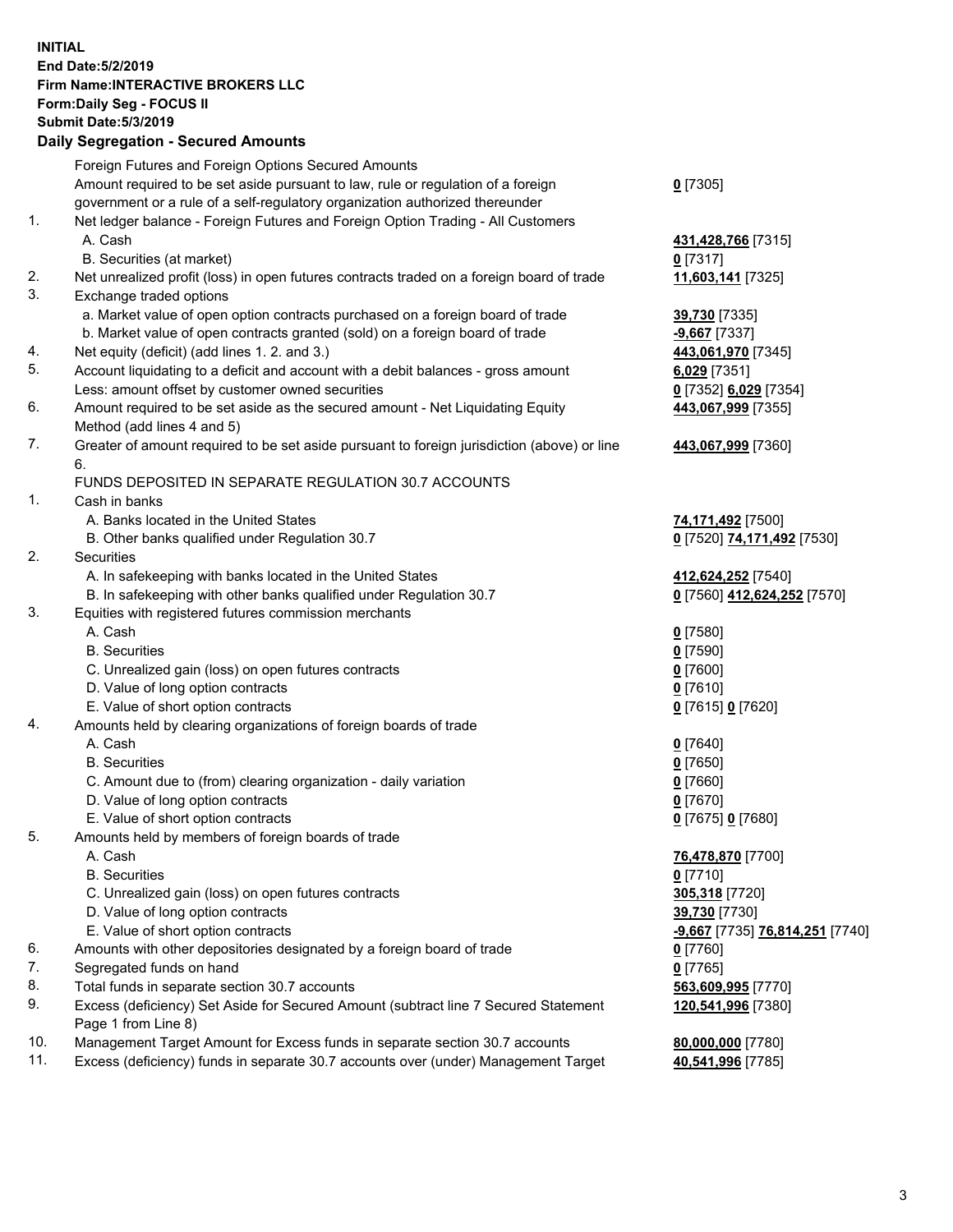| <b>INITIAL</b> |                                                                                     |                           |
|----------------|-------------------------------------------------------------------------------------|---------------------------|
|                | End Date: 5/2/2019                                                                  |                           |
|                | Firm Name: INTERACTIVE BROKERS LLC                                                  |                           |
|                | Form: Daily Seg - FOCUS II                                                          |                           |
|                | <b>Submit Date: 5/3/2019</b>                                                        |                           |
|                | Daily Segregation - Segregation Statement                                           |                           |
|                | SEGREGATION REQUIREMENTS (Section 4d(2) of the CEAct)                               |                           |
| 1.             | Net ledger balance                                                                  |                           |
|                | A. Cash                                                                             | 3,748,832,916 [7010]      |
|                | B. Securities (at market)                                                           | $0$ [7020]                |
| 2.             | Net unrealized profit (loss) in open futures contracts traded on a contract market  | -20,445,609 [7030]        |
| 3.             | Exchange traded options                                                             |                           |
|                | A. Add market value of open option contracts purchased on a contract market         | 139,979,444 [7032]        |
|                | B. Deduct market value of open option contracts granted (sold) on a contract market | -215,897,590 [7033]       |
| 4.             | Net equity (deficit) (add lines 1, 2 and 3)                                         | 3,652,469,161 [7040]      |
| 5.             | Accounts liquidating to a deficit and accounts with                                 |                           |
|                | debit balances - gross amount                                                       | 1,220,642 [7045]          |
|                | Less: amount offset by customer securities                                          | 0 [7047] 1,220,642 [7050] |
| 6.             | Amount required to be segregated (add lines 4 and 5)                                | 3,653,689,803 [7060]      |
|                | FUNDS IN SEGREGATED ACCOUNTS                                                        |                           |
| 7.             | Deposited in segregated funds bank accounts                                         |                           |
|                | A. Cash                                                                             | 459,690,175 [7070]        |
|                | B. Securities representing investments of customers' funds (at market)              | 2,223,674,650 [7080]      |
|                | C. Securities held for particular customers or option customers in lieu of cash (at | $0$ [7090]                |
|                | market)                                                                             |                           |
| 8.             | Margins on deposit with derivatives clearing organizations of contract markets      |                           |
|                | A. Cash                                                                             | 3,442,708 [7100]          |
|                | B. Securities representing investments of customers' funds (at market)              | 1,271,222,411 [7110]      |
|                | C. Securities held for particular customers or option customers in lieu of cash (at | $0$ [7120]                |
|                | market)                                                                             |                           |
| 9.             | Net settlement from (to) derivatives clearing organizations of contract markets     | -17,798,372 [7130]        |
| 10.            | Exchange traded options                                                             |                           |
|                | A. Value of open long option contracts                                              | 139,907,927 [7132]        |
|                | B. Value of open short option contracts                                             | -216,084,994 [7133]       |
| 11.            | Net equities with other FCMs                                                        |                           |
|                | A. Net liquidating equity                                                           | $0$ [7140]                |
|                | B. Securities representing investments of customers' funds (at market)              | $0$ [7160]                |
|                | C. Securities held for particular customers or option customers in lieu of cash (at | $0$ [7170]                |
|                | market)                                                                             |                           |
| 12.            | Segregated funds on hand                                                            | $0$ [7150]                |
| 13.            | Total amount in segregation (add lines 7 through 12)                                | 3,864,054,505 [7180]      |
| 14.            | Excess (deficiency) funds in segregation (subtract line 6 from line 13)             | 210,364,702 [7190]        |
| 15.            | Management Target Amount for Excess funds in segregation                            | 155,000,000 [7194]        |

16. Excess (deficiency) funds in segregation over (under) Management Target Amount Excess

**55,364,702** [7198]